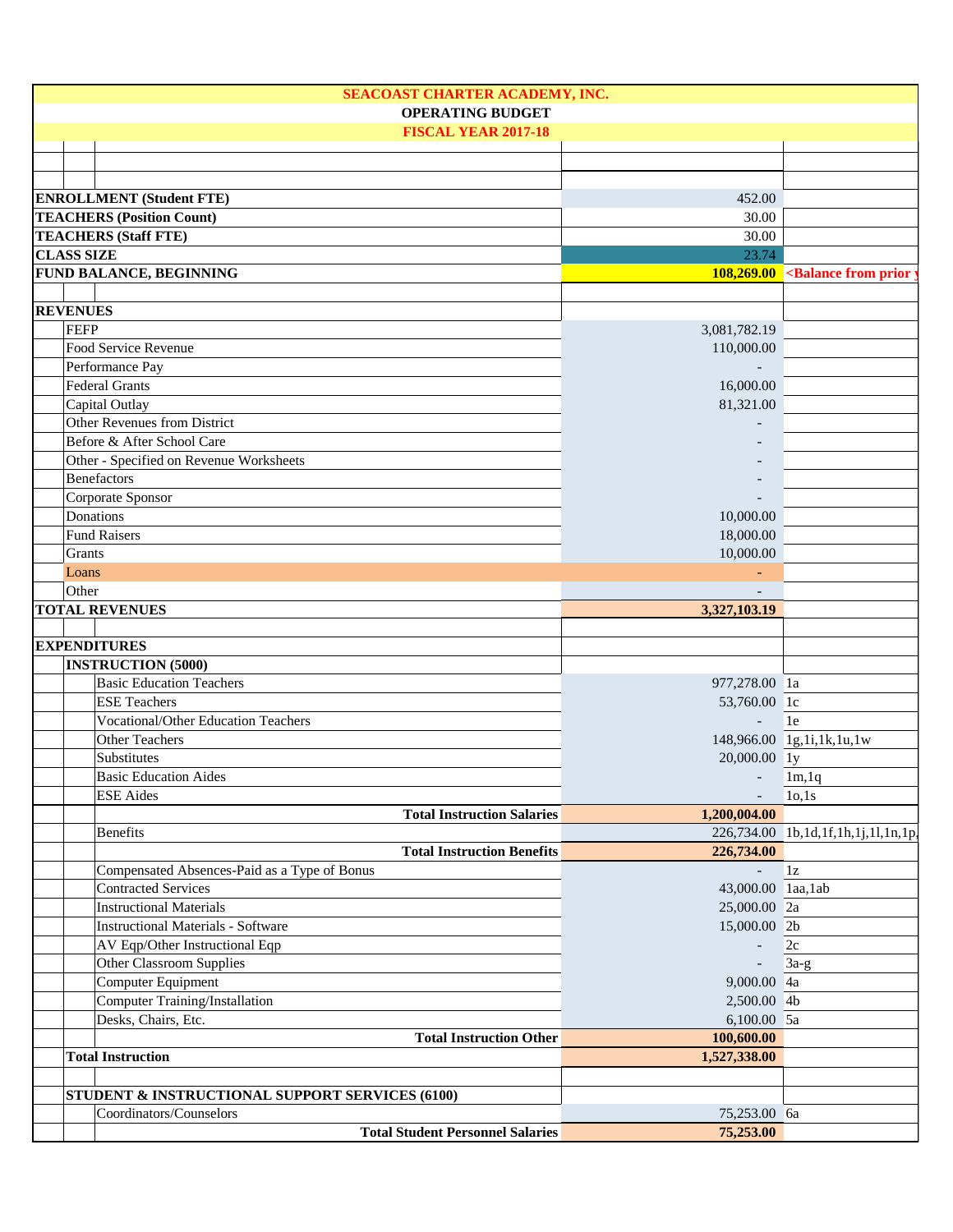| <b>SEACOAST CHARTER ACADEMY, INC.</b>                         |                          |                 |
|---------------------------------------------------------------|--------------------------|-----------------|
| <b>OPERATING BUDGET</b>                                       |                          |                 |
| <b>FISCAL YEAR 2017-18</b>                                    |                          |                 |
|                                                               |                          |                 |
| <b>Benefits</b>                                               | 14,795.00 6b             |                 |
| <b>Total Student Personnel Benefits</b>                       | 14,795.00                |                 |
| Compensated Absences-Paid as a Type of Bonus                  |                          | 6c              |
| <b>Contracted Services</b>                                    |                          | 6d              |
|                                                               |                          |                 |
| Other                                                         |                          | 6e              |
| <b>Total Student Personnel Other</b>                          |                          |                 |
| <b>Total Student Personnel Services</b>                       | 90,048.00                |                 |
|                                                               |                          |                 |
| <b>INSTRUCTIONAL MEDIA SERVICES (6200)</b>                    |                          |                 |
| Media Specialists                                             | 78,000.00 7a             |                 |
| Librarians                                                    |                          | 7c              |
| <b>Total Instructional Media Salaries</b>                     | 78,000.00                |                 |
| <b>Benefits</b>                                               | 15,415.00 7b,7d          |                 |
| <b>Total Instructional Media Benefits</b>                     | 15,415.00                |                 |
| Compensated Absences-Paid as a Type of Bonus                  |                          | 7e              |
| Materials and Supplies                                        | 2,500.00 7f              |                 |
| Computer Equipment                                            | 5,000.00 7g              |                 |
| <b>AV</b> Equipment                                           |                          | 7h              |
| Furniture and Fixtures                                        |                          | 7i              |
| Other                                                         |                          |                 |
|                                                               |                          | 7j              |
| <b>Total Instructional Media Other</b>                        | 7,500.00                 |                 |
| <b>Total Instructional Media Services</b>                     | 100,915.00               |                 |
|                                                               |                          |                 |
| <b>INSTRUCTION AND CIRRICULUM DEVELOPMENT SERVICES (6300)</b> |                          |                 |
| Curriculum Specialists/Writers                                |                          | 8a              |
| <b>Total Instruction and Curriculum Development Salaries</b>  |                          |                 |
| <b>Benefits</b>                                               | $\overline{\phantom{a}}$ | 8 <sub>b</sub>  |
| <b>Total Instruction and Curriculum Development Benefits</b>  | $\blacksquare$           |                 |
| Compensated Absences-Paid as a Type of Bonus                  |                          | 8c              |
| <b>Contracted Services</b>                                    |                          | 8d              |
| Materials and Supplies                                        |                          | 8e              |
| Equipment                                                     |                          | 8f              |
| Other                                                         |                          |                 |
|                                                               |                          | 8g              |
| <b>Total Instruction and Curriculum Development Other</b>     |                          |                 |
| <b>Total Instruction and Curriculum Development Services</b>  |                          |                 |
|                                                               |                          |                 |
| <b>INSTRUCTIONAL STAFF TRAINING SERVICES (6400)</b>           |                          |                 |
| Seminars and Workshops                                        | 13,000.00 9a, 3a, 3b     |                 |
| Other                                                         | 3,000.00 9b              |                 |
| <b>Total Instructional Staff Training Services</b>            | 16,000.00                |                 |
|                                                               |                          |                 |
| <b>INSTRUCTIONAL-RELATED TECHNOLOGY (6500)</b>                |                          |                 |
| <b>Computer Maintenance</b>                                   | $\overline{\phantom{a}}$ | 10a             |
| <b>Technology Support</b>                                     |                          | 10 <sub>b</sub> |
| Other                                                         |                          | 10 <sub>c</sub> |
| <b>Total Instructional-Related Technology Services</b>        |                          |                 |
|                                                               |                          |                 |
|                                                               |                          |                 |
| <b>BOARD (7100)</b>                                           |                          |                 |
| <b>Auditing Services</b>                                      | 22,000.00 11a            |                 |
| Legal Services                                                | 15,000.00 11b            |                 |
| Other                                                         | 271,168.26 11c           |                 |
| <b>Total Board</b>                                            | 308,168.26               |                 |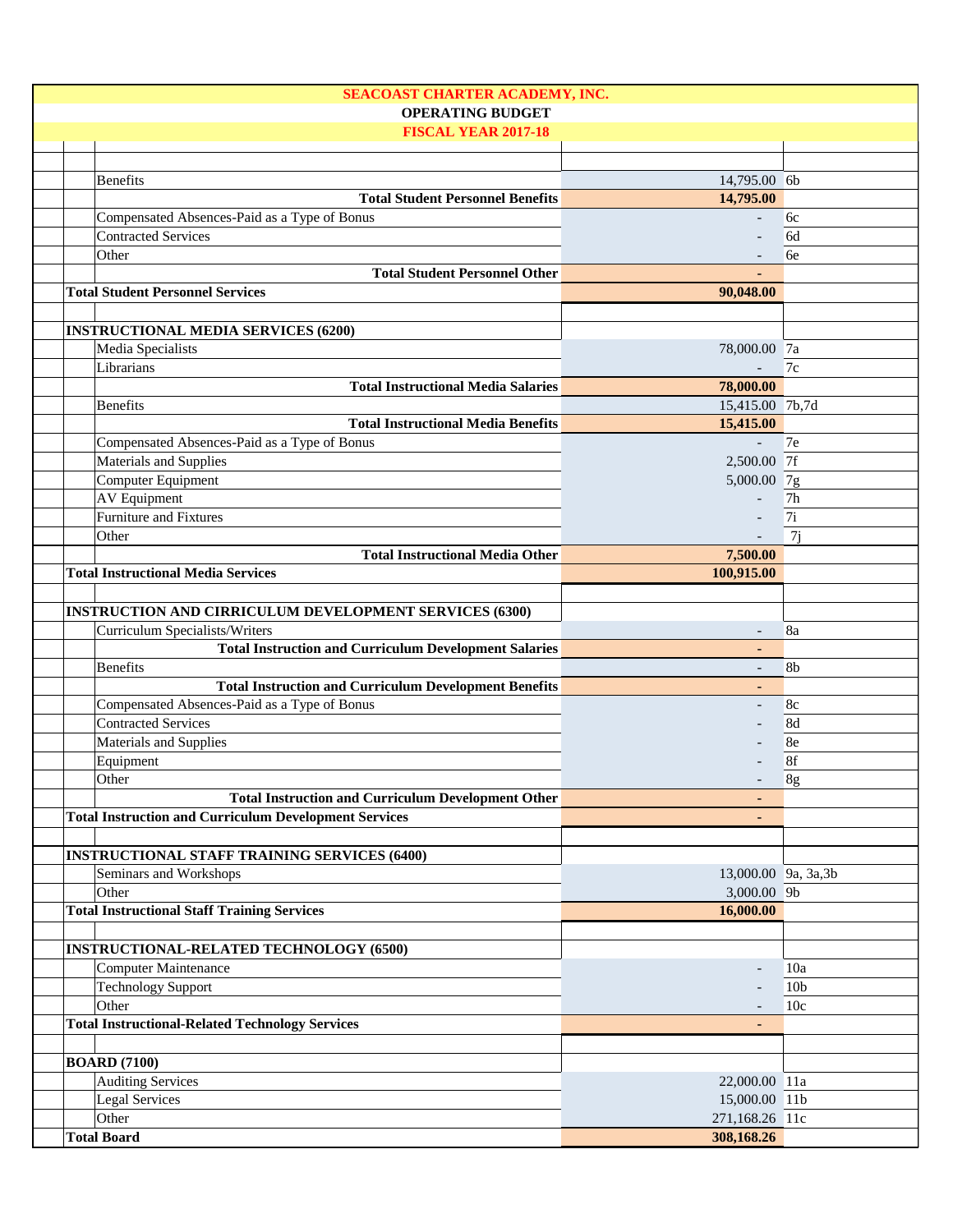| SEACOAST CHARTER ACADEMY, INC.                                  |                          |                                  |
|-----------------------------------------------------------------|--------------------------|----------------------------------|
| <b>OPERATING BUDGET</b>                                         |                          |                                  |
| <b>FISCAL YEAR 2017-18</b>                                      |                          |                                  |
|                                                                 |                          |                                  |
|                                                                 |                          |                                  |
|                                                                 |                          |                                  |
| <b>SCHOOL ADMINISTRATION (7300)</b>                             |                          |                                  |
| Principal                                                       | 92,000.00 12a            |                                  |
| <b>Assistant Principals</b>                                     | 60,000.00 12c            |                                  |
| <b>Administrative Director</b>                                  | $\overline{\phantom{a}}$ | 12e                              |
| Registrar                                                       |                          | 12g                              |
| Administrative Assistant                                        | 68,686.00 12i            |                                  |
| Other                                                           |                          | 12k                              |
| <b>Total School Administration Salaries</b>                     | 220,686.00               |                                  |
| <b>Benefits</b>                                                 |                          | 43,506.00 12b,12d,12f,12h,12j,12 |
| <b>Total School Administration Benefits</b>                     | 43,506.00                |                                  |
| Compensated Absences-Paid as a Type of Bonus                    | $\overline{\phantom{a}}$ | 12m                              |
| <b>Contracted Services</b>                                      | $\overline{\phantom{a}}$ | 12n                              |
| Dues and Fees                                                   | 15,000.00 12o            |                                  |
| <b>Travel Expense</b>                                           | 2,500.00 12p             |                                  |
| Contingencies                                                   | $\mathbb{L}^+$           | 12q                              |
| Other Administrative Expenses                                   | 18,000.00 12r            |                                  |
| Office Equipment/Furniture/Furnishings                          | 8,000.00 13a             |                                  |
| Other Office Expenses                                           | 6,500.00 13c             |                                  |
| Telephone/Communications Equipment                              |                          | 14 <sub>b</sub>                  |
| Telephone/Communications Other Expenses                         | $\Box$                   | 14c                              |
| Mailing and Marketing Postage/Courier Services                  | 2,000.00 15a             |                                  |
| Other Mailing and Marketing                                     | 15,000.00 15c            |                                  |
| Printing and Copying Materials and Supplies                     | 7,000.00 16a             |                                  |
| Printing and Copying Equipment                                  | 17,000.00 16b            |                                  |
| Other Printing and Copying                                      |                          | 16c                              |
| Administrative Fees FEFP/Categorical                            | 34,065.51 17a            |                                  |
| <b>Administrative Fees Federal Grants</b>                       |                          | 17 <sub>b</sub>                  |
| Other Administrative Fees                                       |                          | 17c                              |
| <b>Total School Administration Other</b>                        | 125,065.51               |                                  |
| <b>Total School Administration</b>                              | 389,257.51               |                                  |
|                                                                 |                          |                                  |
| FACILITIES ACQUISITION AND CONSTRUCTION (7400)                  |                          |                                  |
|                                                                 |                          |                                  |
| Land/Land improvements                                          |                          | 18a                              |
| Building (Purchase or Lease/Purchase)                           |                          | 18b                              |
|                                                                 |                          |                                  |
| Leasehold Improvements                                          |                          | 18d                              |
| Other -Paid with Capital Funds i.e. rent, insurance, equipment) |                          | 18e                              |
| Other                                                           |                          | 18f                              |
| <b>Total Facilities Acquisition and Construction</b>            |                          |                                  |
|                                                                 |                          |                                  |
| <b>FISCAL SERVICES (7500)</b>                                   |                          |                                  |
| Accountant/Bookkeeper/Financial Staff                           | 35,000.00 19a,19c        |                                  |
| <b>Total Fiscal Services Salaries</b>                           | 35,000.00                |                                  |
| <b>Benefits</b>                                                 | 2,701.00 19b,19d         |                                  |
| <b>Total Fiscal Services Benefits</b>                           | 2,701.00                 |                                  |
| Compensated Absences-Paid as a Type of Bonus                    |                          | 19e                              |
| Conferences, Dues, and Fees (Non-instructional Staff)           |                          | 19f, 19g                         |
| <b>Contracted Accounting Services</b>                           |                          | 19h                              |
| <b>Banking Fees</b>                                             |                          | 19i                              |
| Other                                                           |                          | 19j                              |
| <b>Total Fiscal Services Other</b>                              |                          |                                  |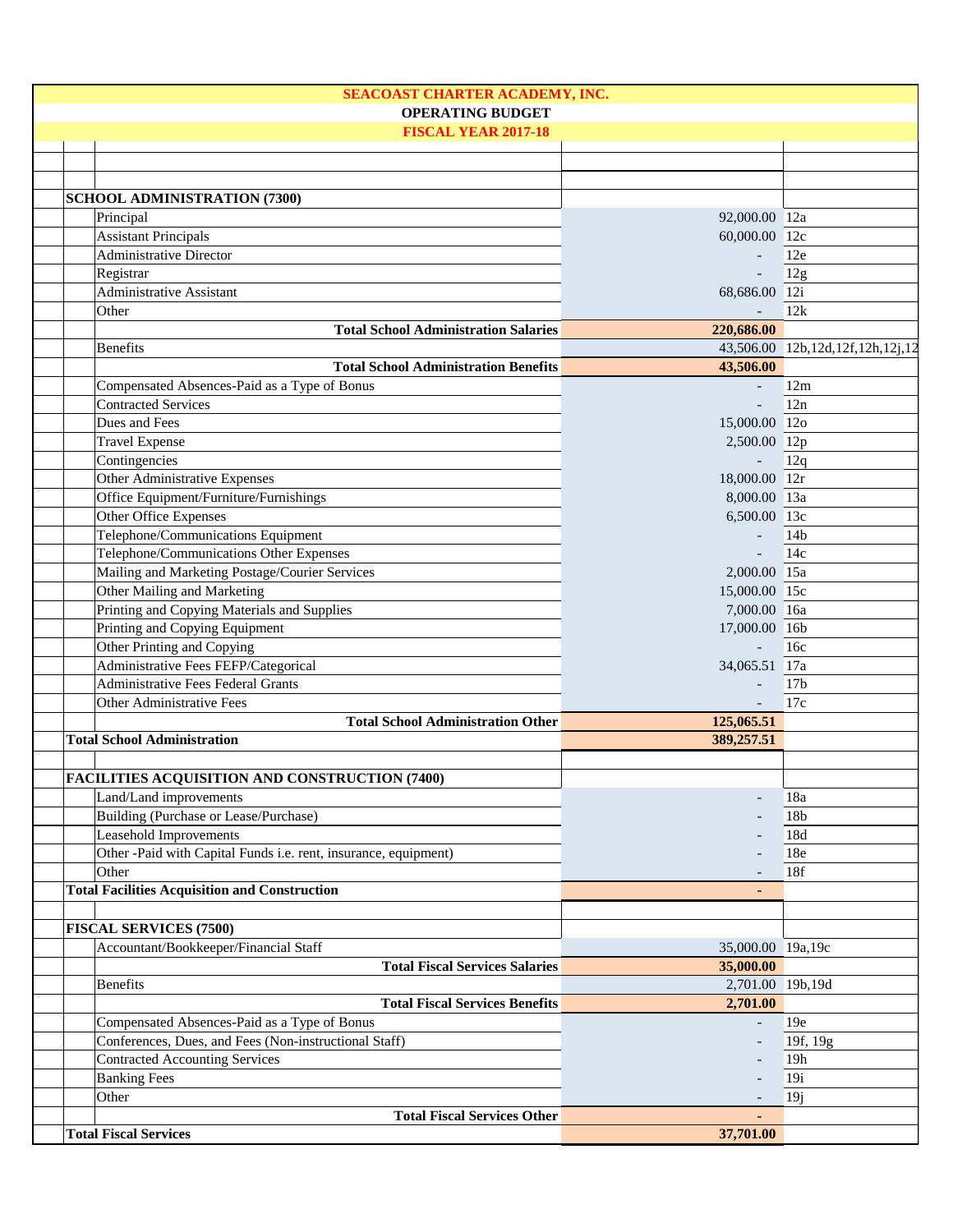| <b>SEACOAST CHARTER ACADEMY, INC.</b>        |                          |                 |
|----------------------------------------------|--------------------------|-----------------|
| <b>OPERATING BUDGET</b>                      |                          |                 |
| <b>FISCAL YEAR 2017-18</b>                   |                          |                 |
|                                              |                          |                 |
|                                              |                          |                 |
|                                              |                          |                 |
| FOOD SERVICE (7600)                          |                          |                 |
| Food Servers                                 |                          | 20a             |
| Cafeteria Workers                            |                          | 20c             |
| Food Services Supervisor                     |                          | 20e             |
| <b>Total Food Service Salaries</b>           |                          |                 |
| <b>Benefits</b>                              |                          | 20b,20d,20f     |
| <b>Total Food Service Benefits</b>           |                          |                 |
| Compensated Absences-Paid as a Type of Bonus | $\overline{a}$           | 20g             |
| <b>Contracted Services</b>                   | 100,000.00 20h           |                 |
| Kitchen/Dining Room Furniture/Eqp            | 2,500.00 20i             |                 |
| Food Purchases                               |                          | 20j             |
| <b>Bottled Gas</b>                           |                          | 20k             |
| Kitchen/Dining Room Supplies                 |                          | 201             |
| Other - WinSnap Equipment and Installation   |                          | 20m             |
| Other - WinSnap Training                     |                          | 20n             |
| Other                                        |                          | 20 <sub>o</sub> |
| <b>Total Food Service Other</b>              | 102,500.00               |                 |
|                                              | 102,500.00               |                 |
| <b>Total Food Service</b>                    |                          |                 |
|                                              |                          |                 |
| <b>CENTRAL SERVICES (7700)</b>               |                          |                 |
| Media/Direct Mail                            |                          | 15 <sub>b</sub> |
| Conferences, Dues, and Fees                  |                          | 21a             |
| <b>Travel Expenses</b>                       |                          | 21 <sub>b</sub> |
| Other                                        |                          | 21c,21d         |
| <b>Total Central Services</b>                |                          |                 |
|                                              |                          |                 |
| <b>TRANSPORTATION (7800)</b>                 |                          |                 |
| <b>Bus Drivers</b>                           | $\overline{\phantom{0}}$ | 22b             |
| <b>Total Transportation Salaries</b>         |                          |                 |
| <b>Benefits</b>                              | $\overline{\phantom{a}}$ | 22c             |
| <b>Total Transportation Benefits</b>         | $\blacksquare$           |                 |
| Vehicles                                     |                          | 22a             |
| Compensated Absences-Paid as a Type of Bonus |                          | 22d             |
| <b>Contracted Services</b>                   |                          | 22e             |
| Maintenance and Repairs                      |                          | 22f             |
| Insurance                                    |                          | 22g             |
|                                              |                          | 22h             |
| Gas                                          |                          |                 |
| Other                                        | 1,000.00 22i             |                 |
| <b>Total Transportation Other</b>            | 1,000.00                 |                 |
| <b>Total Transportation</b>                  | 1,000.00                 |                 |
|                                              |                          |                 |
| <b>OPERATION OF PLANT (7900)</b>             |                          |                 |
| Custodians                                   | 24,000.00 23a            |                 |
| <b>Total Operation of Plant Salaries</b>     | 24,000.00                |                 |
| <b>Benefits</b>                              | 5,956.00 23b             |                 |
| <b>Total Operation of Plant Benefits</b>     | 5,956.00                 |                 |
| Compensated Absences-Paid as a Type of Bonus |                          | 23c             |
| <b>Contracted Services</b>                   | 20,000.00 23d            |                 |
| <b>Cleaning Supplies</b>                     | 6,000.00 23e             |                 |
| <b>Custodial Equipment</b>                   | 3,000.00 23f,24d         |                 |
| <b>Building Rent</b>                         | 478,586.00 18c           |                 |
|                                              |                          |                 |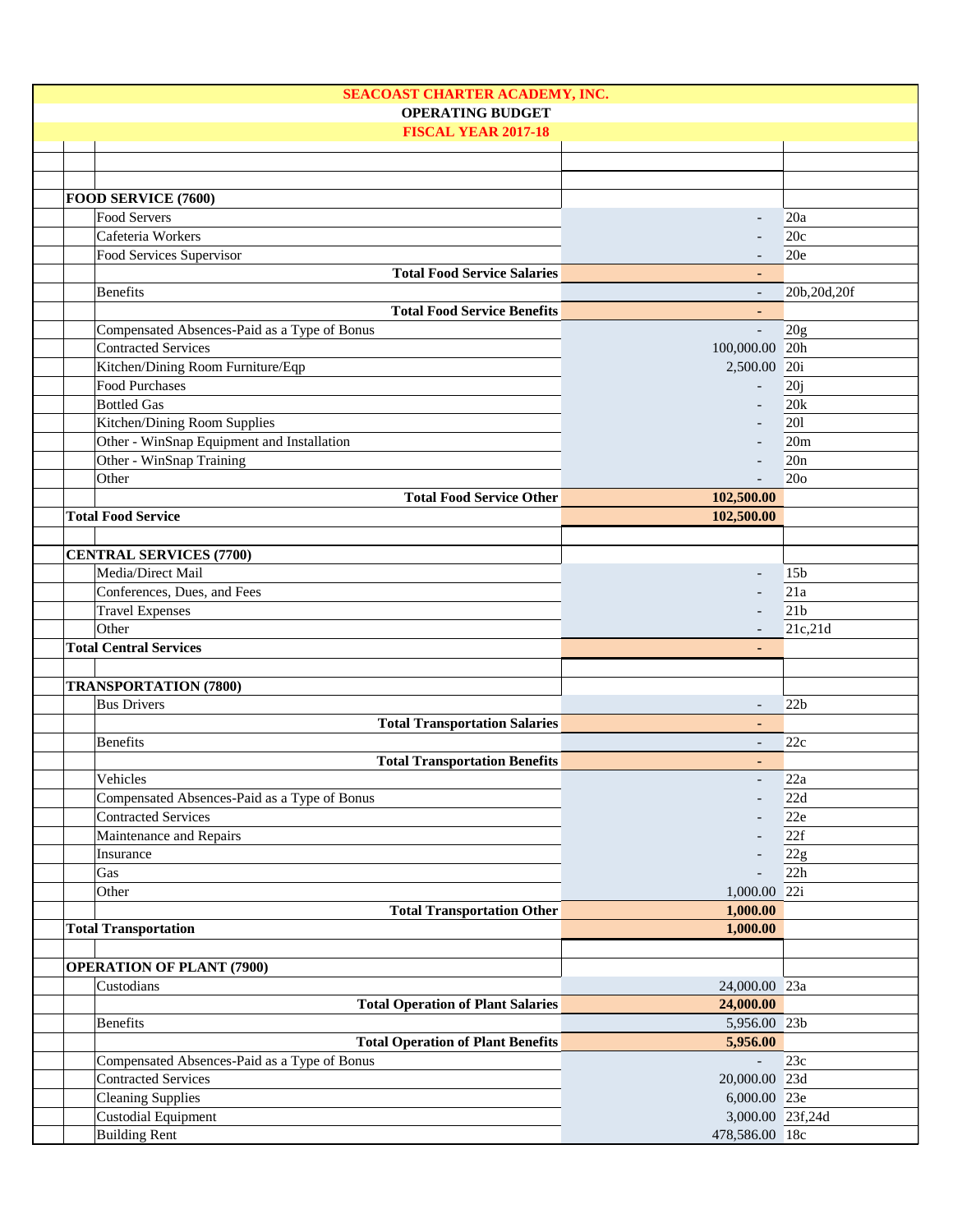| SEACOAST CHARTER ACADEMY, INC.                                    |                          |                           |
|-------------------------------------------------------------------|--------------------------|---------------------------|
| <b>OPERATING BUDGET</b>                                           |                          |                           |
| <b>FISCAL YEAR 2017-18</b>                                        |                          |                           |
|                                                                   |                          |                           |
| <b>Utilities</b>                                                  | 68,000.00 24a,24b        |                           |
|                                                                   |                          |                           |
| Garbage Pickup                                                    | 7,200.00 24c             |                           |
| Telephone                                                         | 32,000.00 14a            |                           |
| Insurance                                                         |                          | 15,000.00 25a,25b,25c,25d |
| Other                                                             | $\blacksquare$           | 23g, 24d                  |
| <b>Total Operation of Plant Other</b>                             | 629,786.00               |                           |
| <b>Total Operation of Plant</b>                                   | 659,742.00               |                           |
|                                                                   |                          |                           |
| <b>MAINTENANCE OF PLANT (8100)</b>                                |                          |                           |
| Maintenance Staff                                                 |                          | 26a                       |
| <b>Total Maintenance of Plant Salaries</b>                        |                          |                           |
| <b>Benefits</b>                                                   |                          | 26 <sub>b</sub>           |
| <b>Total Maintenance of Plant Benefits</b>                        |                          |                           |
|                                                                   | $\overline{a}$           |                           |
| Compensated Absences-Paid as a Type of Bonus                      |                          | 26c                       |
| <b>Contracted Services</b>                                        | 5,000.00 26d             |                           |
| Repairs and Maintenance                                           |                          | 13 <sub>b</sub>           |
| Materials and Supplies                                            | 19,110.00 26e            |                           |
| Equipment                                                         |                          | 26f                       |
| Other                                                             | 31,000.00 26g            |                           |
| <b>Total Maintenance of Plant Other</b>                           | 55,110.00                |                           |
| <b>Total Maintenance of Plant</b>                                 | 55,110.00                |                           |
|                                                                   |                          |                           |
| <b>ADMINISTRATIVE TECHNOLOGY SERVICES (8200)</b>                  |                          |                           |
| <b>Technology Staff</b>                                           |                          | 27a                       |
| <b>Total Technology Salaries</b>                                  |                          |                           |
|                                                                   |                          |                           |
| <b>Benefits</b>                                                   | $\blacksquare$           | 27 <sub>b</sub>           |
| <b>Total Technology Benefits</b>                                  | $\sim$                   |                           |
| Compensated Absences-Paid as a Type of Bonus                      | $\overline{\phantom{a}}$ | 27c                       |
| Computer Maintenance                                              |                          | 27d                       |
| <b>Technology Support</b>                                         |                          | 27e                       |
| Other                                                             |                          | 27f                       |
| <b>Total Instructional-Related Technology Services</b>            | $\blacksquare$           |                           |
|                                                                   |                          |                           |
| <b>COMMUNITY SERVICES (9100) (After &amp; Before School Care)</b> |                          |                           |
| Staff                                                             |                          | 28a                       |
| <b>Benefits</b>                                                   |                          | 28 <sub>b</sub>           |
| Compensated Absences-Paid as a Type of Bonus                      |                          | 28c                       |
| Other                                                             |                          | 28d,e,f                   |
| <b>Total Instructional-Related Technology Services</b>            |                          |                           |
|                                                                   |                          |                           |
|                                                                   |                          |                           |
| <b>DEBT SERVICE (9200)</b>                                        |                          |                           |
| Principal                                                         | 3,044.26 29a             |                           |
| <b>Interest and Fees</b>                                          | 89.97 29b                |                           |
| <b>Total Instructional-Related Technology Services</b>            | 3,134.23                 |                           |
| <b>Total Title I Services</b>                                     |                          |                           |
| Staff                                                             |                          | 30a                       |
| <b>Benefits</b>                                                   |                          | 30 <sub>b</sub>           |
| Compensated Absences-Paid as a Type of Bonus                      |                          | 30 <sub>c</sub>           |
| Other                                                             |                          | 30d,e,f                   |
|                                                                   |                          |                           |
| <b>Total Title I IServices</b>                                    |                          |                           |
|                                                                   |                          |                           |
| Staff                                                             |                          | 31a                       |